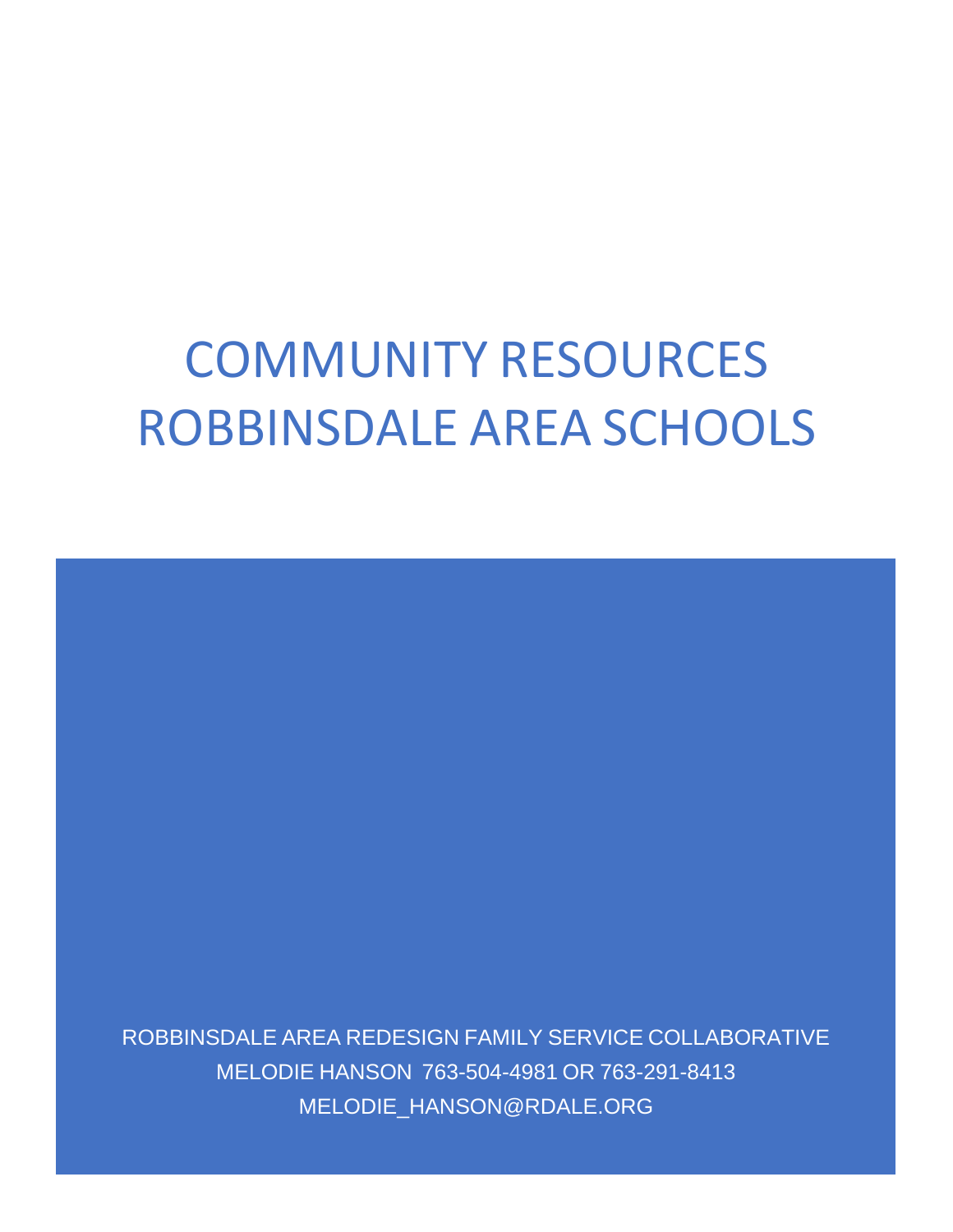### **Student/Family Support Center Staff May:**

- Assist families directly with contacting services with/for families
- Share resource list with families
- Or, for multiple, complex situations, contact Redesign for wraparound case management services with families – Melodie Hanson Cell: 763-291-8413 or Office: 763-504-4981

# **Finding Community Services:**

|                                                                                                                           | $\mathbf{2}$      |
|---------------------------------------------------------------------------------------------------------------------------|-------------------|
|                                                                                                                           | $\overline{2}$    |
| (Energy, Water, Housing and Food Assistance)                                                                              | $\overline{2}$    |
| Minnesota Family Investment Program (MFIP) (Apply for MFIP and SNAP)                                                      | 3                 |
|                                                                                                                           | 10                |
|                                                                                                                           | 9                 |
|                                                                                                                           | $3 - 5$<br>6      |
|                                                                                                                           | $7 - 8$<br>8      |
|                                                                                                                           | 11<br>11<br>12-16 |
| (Short-term case management for families residing within Hennepin County<br>and with at least one child age ten or under) | 10                |
|                                                                                                                           | 9<br>8<br>8       |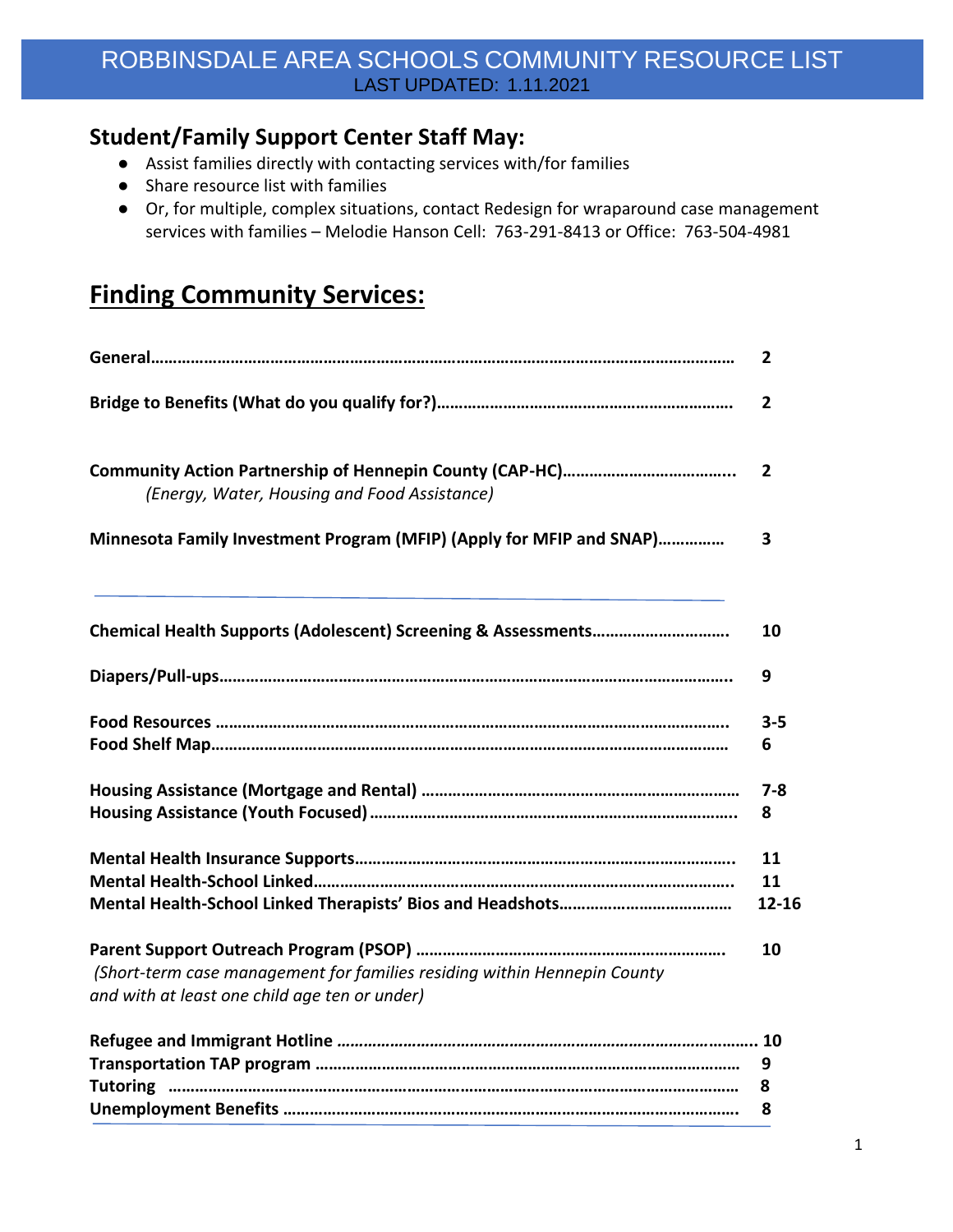# **General/Other**

### **United Way – 211**

<https://www.211unitedway.org/> 651-291-0211 Free Assistance connecting to local resources.

### **Bridge to Benefits**

#### [http://mn.bridgetobenefits.org](http://mn.bridgetobenefits.org/)

By answering a few simple questions, you will be able to see if you are eligible for public work support programs. Also find the nearest food shelf by entering your zip code.

### **Community Action Partnership of Hennepin County**

Community Action Partnership of Hennepin County (CAP-HC) is an anti-poverty organization that serves low-income residents in Hennepin County. The agency offers an array of support programs, including energy and water assistance, housing and rental support, car repair, financial literacy, food support (SNAP), and help with MNSure registration. CAP-HC is home to the state's largest energy assistance program, providing financial assistance to eligible Hennepin County residents facing high energy costs and heat-related repairs.

- *Energy Assistance*: To apply directly, use this link: [Energy Assistance Program \(EAP\)](http://www.caphennepin.org/services/energy-assistance) or call 952-930-3541.
- *Water Assistance*: To apply directly, use this link: [Water Assistance Program](http://www.caphennepin.org/services/water-assistance) or call 952-697- 1393.

**Salvation Army:** <https://salvationarmynorth.org/northern/programs-and-services>Multiple services

- *Housing Assistance*: Housing programs include assistance with rent payments, mortgage payments, and other housing assistance: To apply directly, use this link: link: [rentalassistace@caphennepin.org,](mailto:rentalassistace@caphennepin.org) or call 952-697-1327.
- *Food Assistance*: To learn more about SNAP enrollment assistance, visit: [Supplemental](https://www.caphennepin.org/services/food-support/supplemental-nutrition-assistance-program-snap-food-support/)[nutrition-assistance-program \(SNAP\)](https://www.caphennepin.org/services/food-support/supplemental-nutrition-assistance-program-snap-food-support/)

**Visit CAP-HC on the web at [www.caphennepin.org,](http://www.caphennepin.org/) or call us at 952-933-9639.**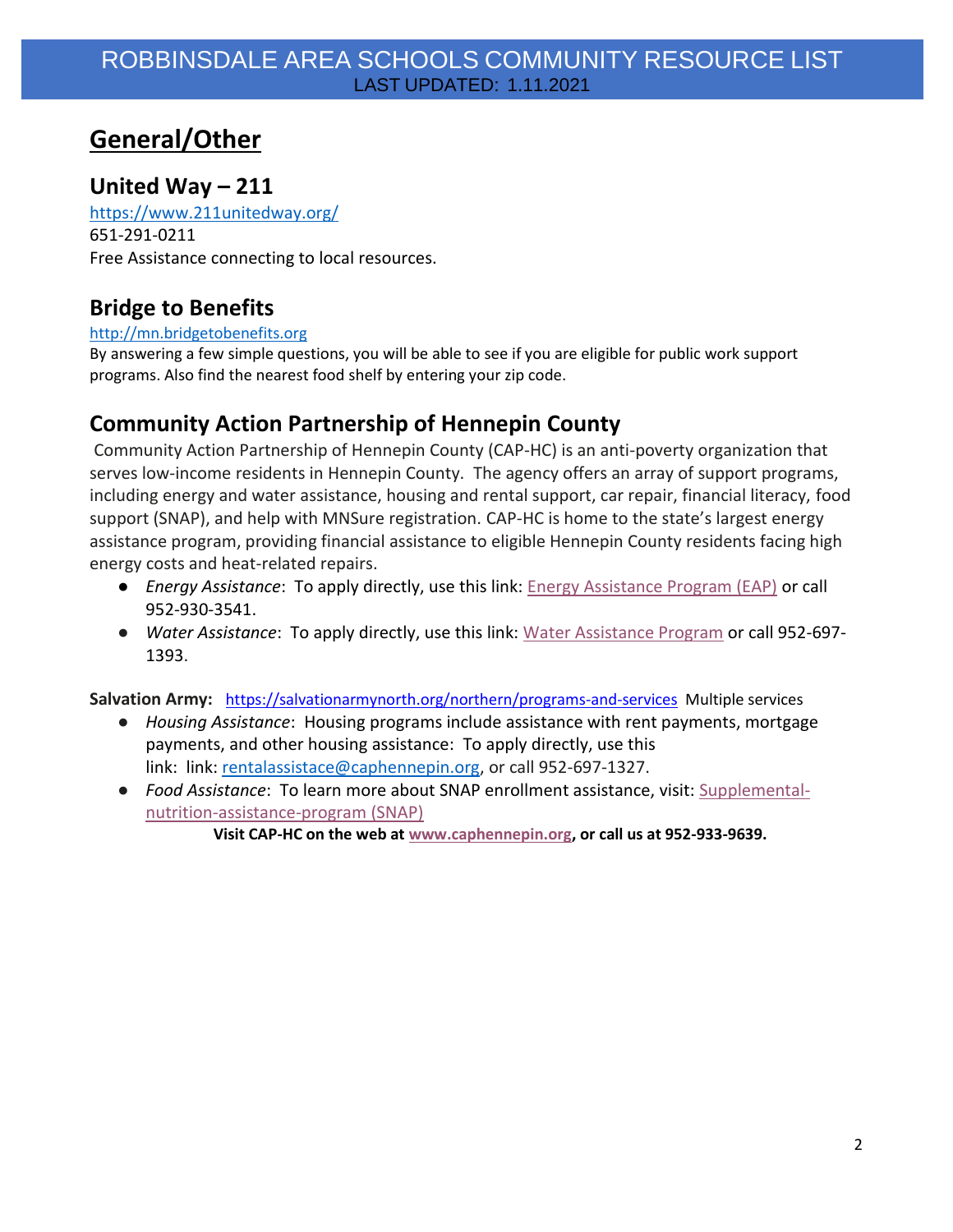### **Minnesota Family Investment Program:**

MFIP is a resource for families with children. Based on income eligibility guidelines, MFIP can include SNAP benefits in addition to cash benefits for living expenses and additional food. Minnesotans can apply for both SNAP and MFIP via **[https://applymn.dhs.mn.gov](http://r20.rs6.net/tn.jsp?f=0010dfGdFjfGkzdziKJ-Fb-c8Wlnn0om6AY5e2KafLMqORfFe6yo0wvnBEu_MIflMQeKz2s7ZpPhsgMFrk8oUSa9v0Cb2uQjnv5uVSOW6so7PfeXFewVZEjNfCInJV5MHkhZRKrJXoSUaqjMn1m3uvedPZDwHzCH7yZWkFx12C_X7E-6r0V-yLMDb0RK_l-VTM5wifslxGkItGb7qJ8OkHAdEJadriz_jpyb6HAVAM3_GrKsJk_appibPpCych0SEJA9_iOIivGIV14-zBv3ygALv0hOdmr_xnwlG3mJB9wsAOCWS5dFxzXjUBVSZR764pjaaevcdffDzbMPfukzojXlIY-st5vKZksZjjXChGMATMUdZEpH-nTj2slb2EVUzjVlhyemhcRUSA88KnVDIZcB8ceMeaUtjlcyv3Yb5GjX1GXfHolwytUCYG2G9X_k6eYUBs6svY-2zSroEluO9SGmA==&c=T6kJaZm5WtYFpsSh2b18mY_wmqTacMMur0M4fXpDN_gDcEtVocfAnA==&ch=zwW_LgXc6nZ2-JRebR2--4h2sHtTWI1_CWhfhmtWIH53Xo9lP8JLxQ==)**, and will need to complete an interview in person or over the phone with their county or tribe. Minnesotans who already receive food and cash assistance benefits must reapply annually. For 20,000 Minnesotans who recently received a notice in the mail, that renewal is due by Aug. 31 for September benefits.

● For help with SNAP, MFIP, and other programs and services: Visit the department's webpage, **[https://mn.gov/dhs/](http://r20.rs6.net/tn.jsp?f=0010dfGdFjfGkzdziKJ-Fb-c8Wlnn0om6AY5e2KafLMqORfFe6yo0wvnBEu_MIflMQe8oQwbKDyP4mg0U9eFDQwqCRnyp62s1_PXiJSxqct5jy3OYmkGvTbSVunH2JNNTk9Sh2tpUjrFvnfXxN5w19syzi04BQVbrPZgnrLDWpAZToeDzSEPUx1sxYpKDfRiXZlelKbJLGp-ZXrSZKMZPv6ziGWWw6LuV0B0BFwn4SLo-MVVW6ULJiO_V3wgVaMsUIvisR6UMSB1Jauoz_FTGvU_bsaHTeKp-TRekG3du8QXTSw1x5m2fU-YFdBiSeZOb2DII4Io6eaBFv54agzPv2QQnu5SuKOFIhSlhjysMNe7UpNgiLSFFIE-3TYvO39UVQCxSJ5s6REUONfJtAPjeTtjaPVyXokTUsWO0VfDd6p336ZS38KuQXkVqDs5RvFm-goUsLvDOG2C4Y=&c=T6kJaZm5WtYFpsSh2b18mY_wmqTacMMur0M4fXpDN_gDcEtVocfAnA==&ch=zwW_LgXc6nZ2-JRebR2--4h2sHtTWI1_CWhfhmtWIH53Xo9lP8JLxQ==)**, and contact counties or tribes via the County and Tribal Information Directory, **[https://edocs.dhs.state.mn.us/lfserver/Public/DHS-0005-ENG](http://r20.rs6.net/tn.jsp?f=0010dfGdFjfGkzdziKJ-Fb-c8Wlnn0om6AY5e2KafLMqORfFe6yo0wvnBEu_MIflMQewy11xnPDZgiYD2IEeeeul2YW_cPAKWTR-p7-WRVGsKxbII-CA6Pf1muBsNQrtJmp1VsBLfbrnzweKPC7Dhtk97E1qNWXd7VH7v0CEhgNkho6besflUP3yjh0ySUUEglpvIKkgBADN18PTABjqKV5Bs95MuhH6Bsrz5mp2WVbA95TKeW8Ado6bFlxayqP0xAOW0__IhB1jSnpCphhtdd8MOTHJSGD_jTlmZXT2nh9TWjitIUjHt_sdvSVXm-1Z16gy-o_cFx03ixQRTKitaTRKMZTJFF7-hIko8Fh4EJMUXeIeov1DqfOGsUDvp9fGlSVuuMdI5Si2hOKosYGPb1-XA4d_60GpvOizrHb2turDDZ6yOZ822JAhqirjm4ZK4HEReEd06RhEtC4gfMAkumHSVrUnajOASkyEIejqXfSll4oCSy29NDvHMzdD0XTZ3P4pVHrF9SverhR590tQ3Njug==&c=T6kJaZm5WtYFpsSh2b18mY_wmqTacMMur0M4fXpDN_gDcEtVocfAnA==&ch=zwW_LgXc6nZ2-JRebR2--4h2sHtTWI1_CWhfhmtWIH53Xo9lP8JLxQ==)**

# **Food Resources**

### **SNAP-Supplemental Nutrition Assistance Program**

With SNAP, Minnesotans who meet income eligibility guidelines can get help to pay for groceries. Administered by counties and tribes, SNAP is an important supplement to families' food budgets. Complete the [online application](https://edocs.dhs.state.mn.us/lfserver/Public/DHS-5223-ENG) or call 612-596-1300 for an application to be mailed to you. Need Assistance completing the form? Contact [Second Harvest.](https://www.2harvest.org/who--how-we-help/services-and-programs/programs/snap-outreach.html) Benefits can be used to purchase food online through Walmart and Amazon.

For the latest information on SNAP: Visit the "Changes and updates to the Supplemental Nutrition Assistance Program" page, **[https://mn.gov/dhs/snap-changes/](http://r20.rs6.net/tn.jsp?f=0010dfGdFjfGkzdziKJ-Fb-c8Wlnn0om6AY5e2KafLMqORfFe6yo0wvnBEu_MIflMQePk3sFJwrY55RvdLK7e3VekD7pTOG0oa9yPONG_VhHbt5qCrYkvGLlJ_GXiJM84g4cUxLnroCEQBA_AlWPrX14mVbElsSxYfjdeaP-vZ_X8RFOycR02cb9w-gm8_hVy6tmX4ucDIiD1SbHDbl9SJ3tp5hBFqjCpxhDsmygM1GSqFcNezb2ZwmzgCpGx0VpV_p7NY6JMUK8l_R2w-ntj-0DtlOsRhw4Y3njOqZqATl7yDflrhKBdZdnyM35In5vUQMLZrFspCt06OZ_PkaSJDsvO6I8uMz0B-Y24wH6ZTxJkGMNtVflDvEJN3o-FIuiWzRicm7doCOb3RaU-patjuMES4WWCT31zpqA4M8fzPIcVYYzb-tcHYo886dKUGjT5mj8NPGIXsscwBkuQ7W8BgATkEXvvI3iRlu&c=T6kJaZm5WtYFpsSh2b18mY_wmqTacMMur0M4fXpDN_gDcEtVocfAnA==&ch=zwW_LgXc6nZ2-JRebR2--4h2sHtTWI1_CWhfhmtWIH53Xo9lP8JLxQ==)**, on the Department of Human Services website

### **Fare for All**

#### <https://fareforall.thefoodgroupmn.org/> **[2020 Site Schedule](http://support.2harvest.org/site/DocServer/Binder1.pdf?_ga=2.93836376.451667879.1596133474-1336086474.1594908035)**

Fare for All is community-supported and open to everyone. Fare for All buys fruits, vegetables, and frozen meat in bulk to save you up to 40% off grocery store prices. We select the best food from our shipments, pre-packaging it to give you the greatest deals! Produce Packs, Meat Packs and combo packs available \$10-\$25/pack.

### **Free & Reduced Lunch/Breakfast**

Apply for the 2020-21 School Year for Free & Reduced Lunch/Breakfast with your school district Nutrition Services.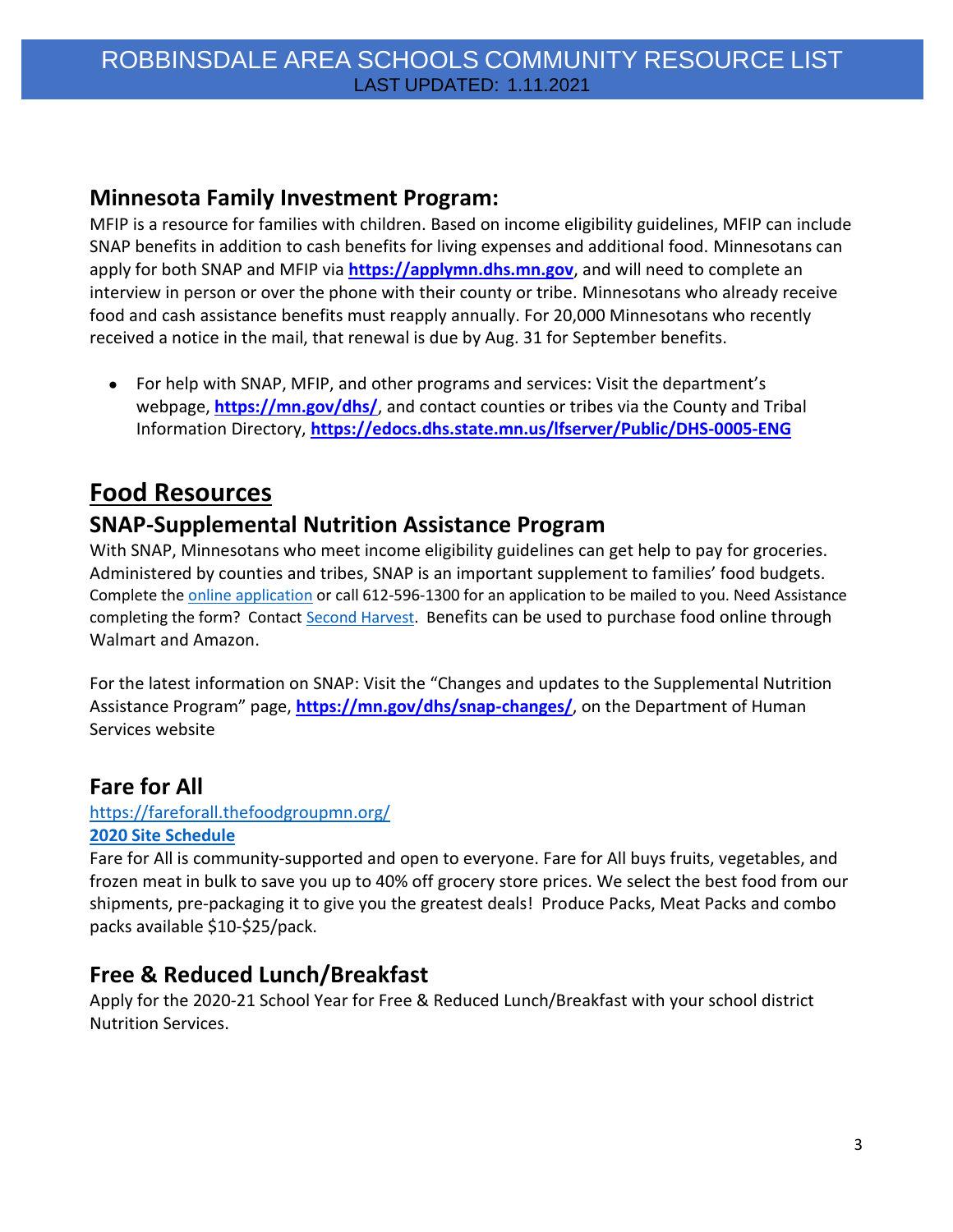### **Find Your Local Food Shelf**

**Minnesota food shelves:** Minnesotans with low incomes can access free food – including some items that meet specific cultural diets – and other household items at food shelves in their communities. The Department of Human Services supports Minnesota's seven regional food banks and more than 300 food shelves, all of which serve people regardless of their immigration status. Accessing food shelves does not count as public assistance under the federal Public Charge Rule.

Several resources are available to help individuals and families.

- For assistance with food resources contact Hunger Solutions Minnesota at **[https://www.hungersolutions.org/](http://r20.rs6.net/tn.jsp?f=0010dfGdFjfGkzdziKJ-Fb-c8Wlnn0om6AY5e2KafLMqORfFe6yo0wvnBEu_MIflMQeH6IMp1_pdan7_KQbqOIGOOZ0KfwYjvJH6nCpYCb6w0sjDOz_Gm2s9Qpm15imLUtV6QDs1a1QXPFq7Vx-Nb8ypOkpp96qIVMYpZ7Cy1Iy6Z2Mpx9O5URTVHkk2DUnetaAezNUSEL5y8CPWHBJuPmAaDmOuLRdelh6vOZvfpHKU6VWQkcN0X3xr51LVGwFvLH3ZkS9SGcegonG4ErMVBNksNatYP2pvvOgFY45_5reMSPixEmRuJbUj9GmtXQoBMPv_q4JkeSgmj2UFWBgb-o0nMSMGuX4fR5as1ljDhYJYkV9rA0m6P44eu485uGT-cPzoZHLyjzFkfwg6huQxe5gmbQdlTArvghLJFp8ThZh_L3dKeRXkReil1WfppkKhuejKvP8vNJhuCxfyTVDfpe7OOSNqwl1cVBX&c=T6kJaZm5WtYFpsSh2b18mY_wmqTacMMur0M4fXpDN_gDcEtVocfAnA==&ch=zwW_LgXc6nZ2-JRebR2--4h2sHtTWI1_CWhfhmtWIH53Xo9lP8JLxQ==)** or 1-888-711-1151.
- For food resources and support: Visit the department's "COVID-19 emergency food support" webpage, **[https://mn.gov/dhs/food-emergency/](http://r20.rs6.net/tn.jsp?f=0010dfGdFjfGkzdziKJ-Fb-c8Wlnn0om6AY5e2KafLMqORfFe6yo0wvnBEu_MIflMQen8LeXZyt9gUka5JCqVG4QHKYwqNo229gtH4yRoANv9G1nyfdKiJLPZYo9xg2mmos5--PPj-rQ7vvEyf89w0y6KP5JiNBLQ4A3AvPfHhKNIl7dI4c_AvsWLH7bEqUmQ4kTIpt3ocqfXXZaJd0y-Lf_wgbXGu6zPBlABDQc1N-3uLIUYNGyyrycLgk-AhZoB90qVy892ZmlZ3ZVGdgvRsW9CfbK_N9Et3OBN28DdTy3M6YH4_MiKKrov7lMp3i029PL_j6SzpRIZ1-LwThWcXMb4zwCd3vCuB8kaRvsyNvw9nXyXR4Znk8gyyoLoIzK5izl47cMDj5UJUIVSlhLHFNE2KvEQ6IF00fEONWbsNH8gz4jzsFBk22JGssRv6JeWUz0Npk6M4lqp6uLiXAEMhczmtkVjmGTbQfkSVDHdU99vQ=&c=T6kJaZm5WtYFpsSh2b18mY_wmqTacMMur0M4fXpDN_gDcEtVocfAnA==&ch=zwW_LgXc6nZ2-JRebR2--4h2sHtTWI1_CWhfhmtWIH53Xo9lP8JLxQ==)**.
- Search for the local food shelf by zip code. Your local food shelf may offer fresh produce, meat, hygiene items, cleaning supplies, diapers and more. Contact provider for details/appointments <https://www.hungersolutions.org/find-help/>

### **Free Meals**

#### <https://www.hungersolutions.org/find-help/>

Grab & Go meal, lunch and dinner options. Free meals, no questions asked

### **Free Produce Distributions**

#### [Distribution Site List](http://support.2harvest.org/site/DocServer/PD_List_Summer_2020_Rev.pdf?_ga=2.60676584.451667879.1596133474-1336086474.1594908035)

Various community Produce Distributions happen across the metro area. Call to confirm there hasn't been a change since this document was updated.

### **Loaves and fishes**

#### <https://www.loavesandfishesmn.org/dining-sites/>

Grab & Go meal, lunch and dinner options. "We serve anyone in need." Locations available across the metro area with various hours and days of operation.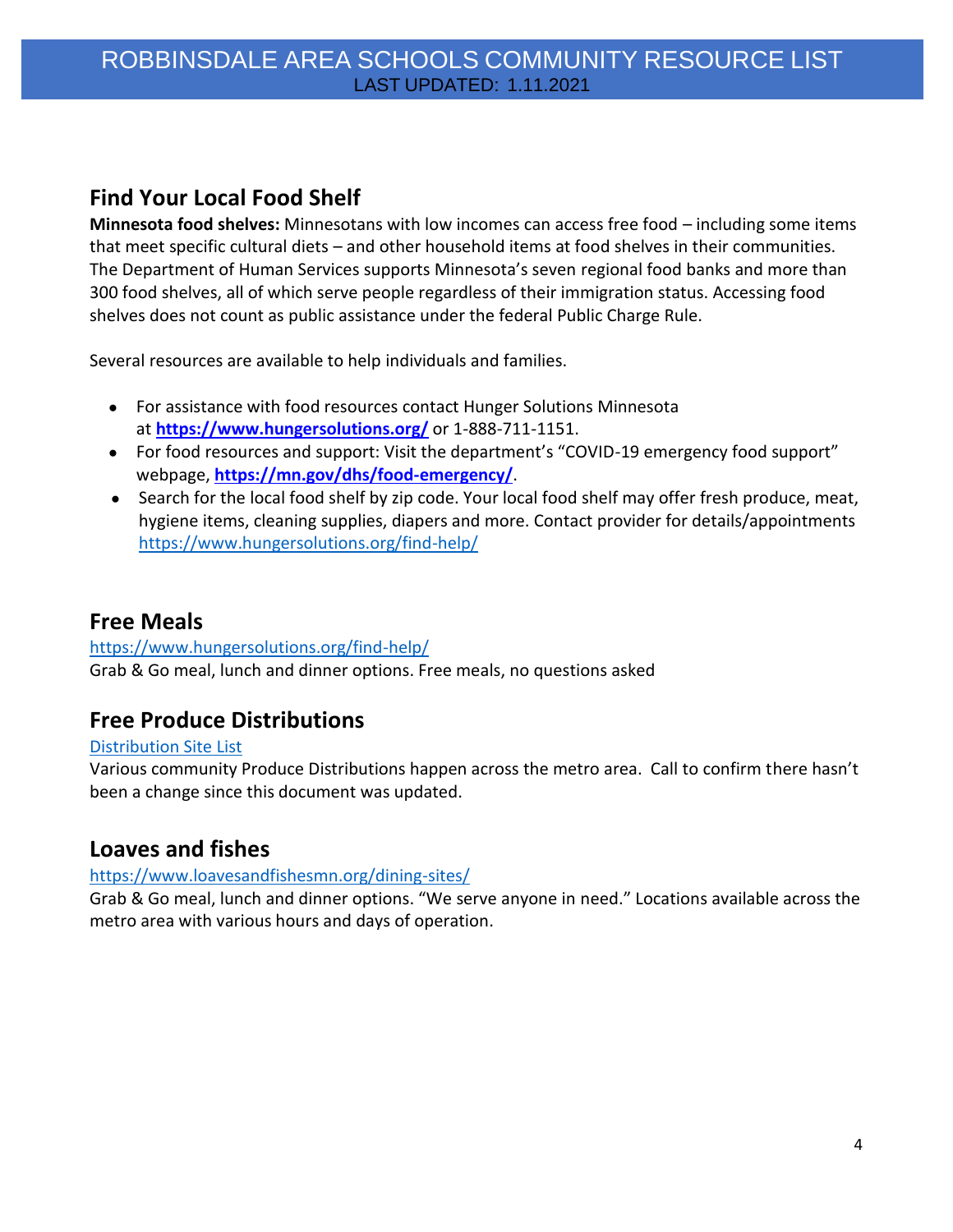### **Robbinsdale Area Schools - FREE Breakfast and Lunch Meal Distribution**

### **Check the RAS [Nutrition Website](https://www.rdale.org/discover/nutrition-services) for the latest distribution information and [sign up](https://docs.google.com/forms/d/e/1FAIpQLSf30UPFQXgMkMei-tRnMMbqla7ZCDZtELxikVbM12YEoiHcFA/viewform) for their newsletter to receive future communication about changes, monthly menus and seasonal recipes**

Robbinsdale Nutrition Services is offering these free meal boxes to all children, 18 and under, through a short-term waiver issued August 31 from the U.S. Department of Agriculture. After the waiver is no longer in effect, Nutrition Services will continue to serve food to Robbinsdale Area Schools students and will inform the community of all changes. Contact Nutrition Services at 763-504-8050 for questions or email [Katie\\_m\\_Wahl@rdale.org.](https://mail.google.com/mail/?view=cm&fs=1&tf=1&to=Katie_m_Wahl@rdale.org)

### **Twin Cities Mutual Aid Map**

#### [https://twin-cities-mutual-aid.org/](https://twin-cities-mutual-aid.org/?fbclid=IwAR2yqv7C3BSoKnREhn4zSLEwxf-BGMth6dBZH6p7cWzhFAqbwX_O6EGj7dk)

Updated daily with locations in the Twin cities offering food, hygiene items, cleaning supplies and more. Site is accessible in multiple languages. You can search by items, zip code and more.

### **WIC: Women, Infants and Children**

WIC is a nutrition and breastfeeding program that serves pregnant women, new mothers, babies, and young children up to age 5. WIC **does not** require citizenship verification and does not ask about immigration status.

- Hennepin County Residents: [hennepin.us/residents/health-medical/wic-women-infants](https://www.hennepin.us/residents/health-medical/wic-women-infants-children)[children](https://www.hennepin.us/residents/health-medical/wic-women-infants-children)
- Residents of Bloomington, Edina and Richfield contact the **Bloomington Public Health** [Department's WIC program](https://www.bloomingtonmn.gov/ph/wic) at 952-563-8993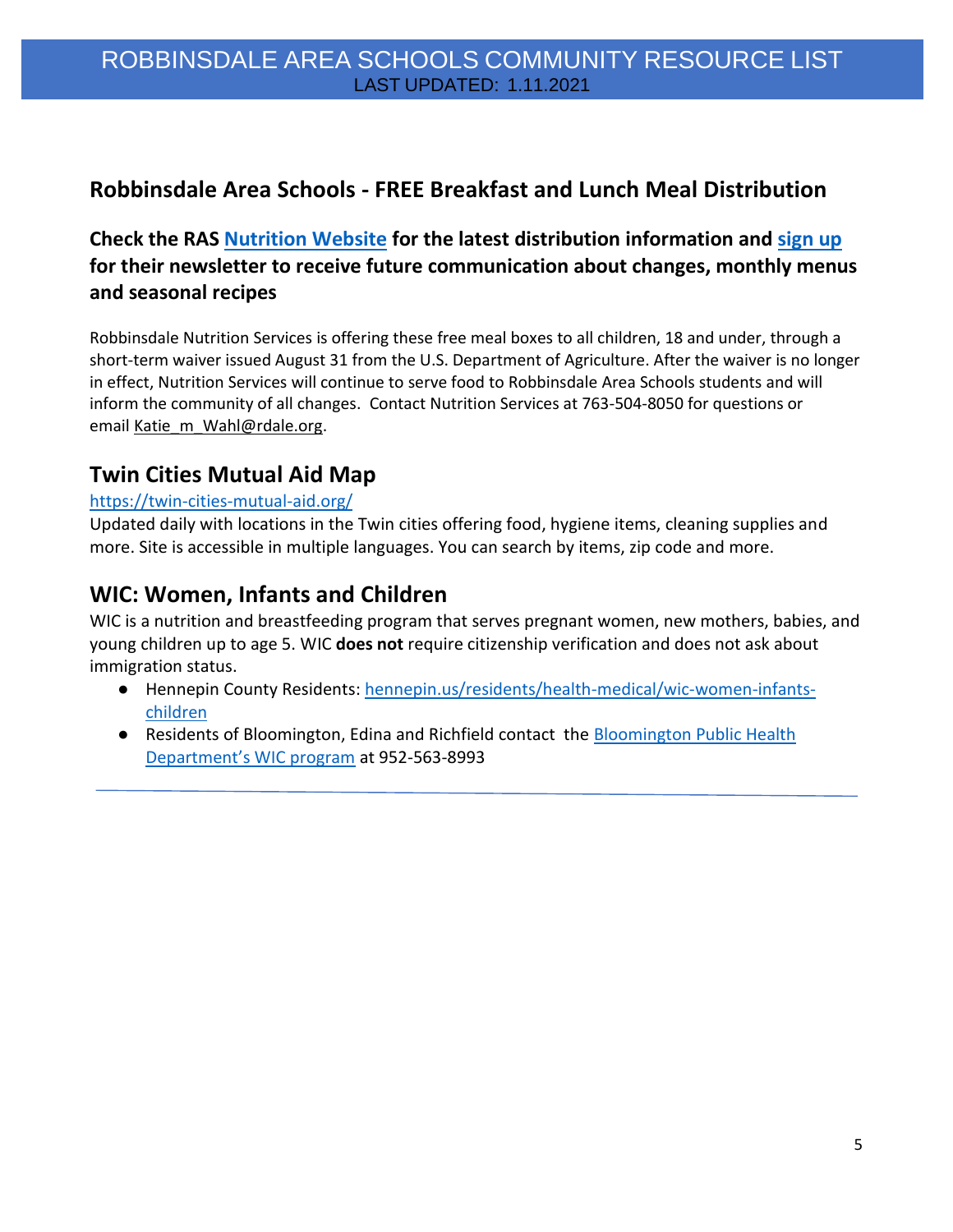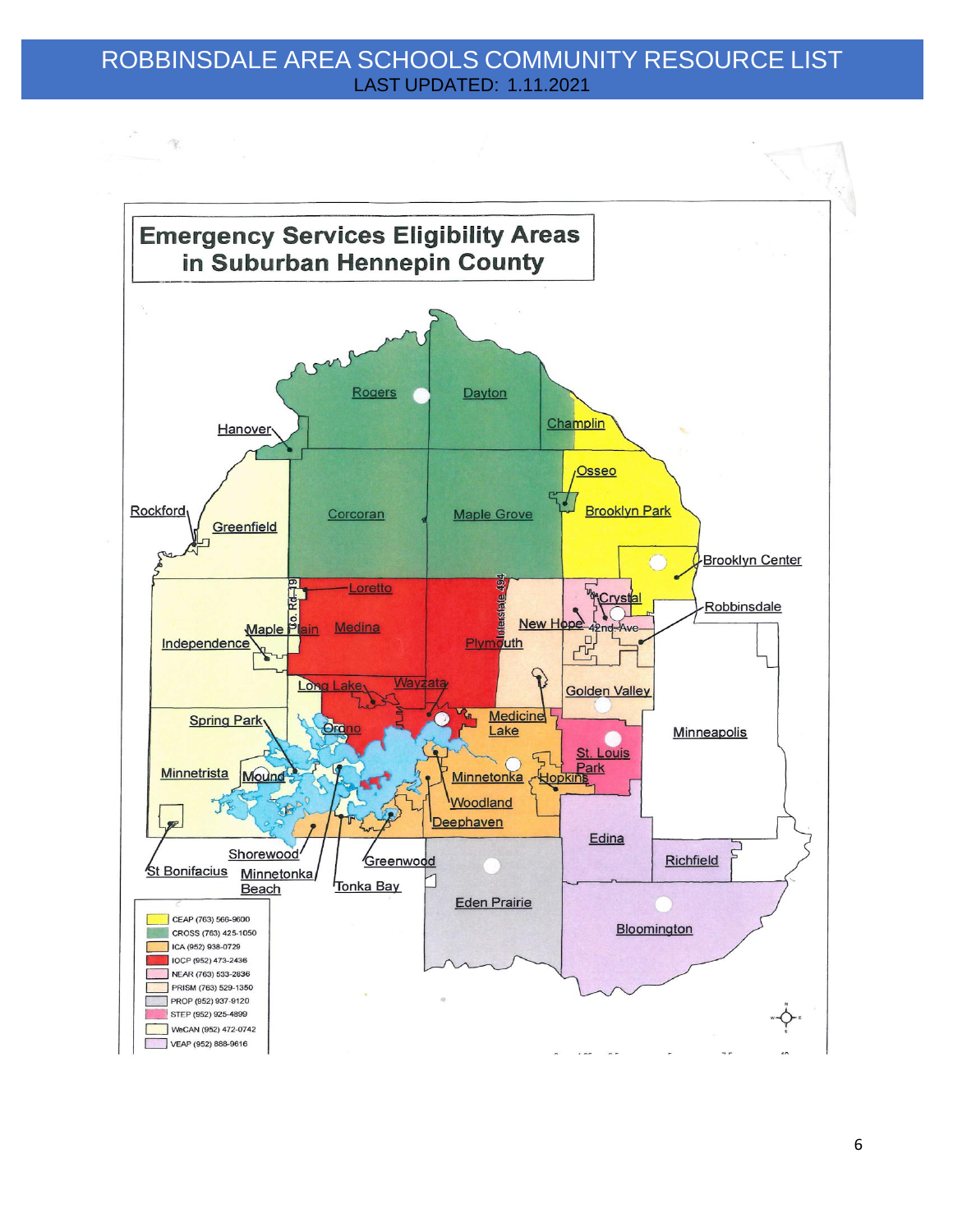# **Housing Assistance (Rent/Mortgage)**

#### **United Way (211)**

The COVID-19 Housing Assistance Program is now accepting applications! Call 211 (Toll Free: 1-800-543-7709; Local: 651-291-0211), visit [www.211unitedway.org](https://gcc01.safelinks.protection.outlook.com/?url=http%3A%2F%2Fwww.211unitedway.org%2F&data=02%7C01%7Cann.boerth%40state.mn.us%7C3c805f35cf0548fafb0308d84839f7ee%7Ceb14b04624c445198f26b89c2159828c%7C0%7C0%7C637338761710909066&sdata=CcoZ5jfI0WVw4BBz5Pv4JVdnyAGwYxJh%2FyJPRvhGXiI%3D&reserved=0), or text "MNRENT" or "MNHOME" to 898-211 to learn more.

- Renters and homeowners behind on housing payments can get help through the COVID-19 Housing Assistance Program. Learn more: Call 211 (Toll Free: 1-800-543-7709; Local: 651-291-0211), go to [www.211unitedway.org](https://gcc01.safelinks.protection.outlook.com/?url=http%3A%2F%2Fwww.211unitedway.org%2F&data=02%7C01%7Cann.boerth%40state.mn.us%7C3c805f35cf0548fafb0308d84839f7ee%7Ceb14b04624c445198f26b89c2159828c%7C0%7C0%7C637338761710928979&sdata=pqco5V8G1qJEUtzxxXahj%2FM6n0RBWOPNZz2zDpVzgQU%3D&reserved=0), or text "MNRENT" or "MNHOME" to 898-211.
- Falling behind on housing payments due to COVID-19? See if you're eligible for help: Call 211 (Toll Free: 1-800-543-7709; Local: 651-291-0211), go to [www.211unitedway.org](https://gcc01.safelinks.protection.outlook.com/?url=http%3A%2F%2Fwww.211unitedway.org%2F&data=02%7C01%7Cann.boerth%40state.mn.us%7C3c805f35cf0548fafb0308d84839f7ee%7Ceb14b04624c445198f26b89c2159828c%7C0%7C0%7C637338761710928979&sdata=pqco5V8G1qJEUtzxxXahj%2FM6n0RBWOPNZz2zDpVzgQU%3D&reserved=0), or text "MNRENT" or "MNHOME" to 898-211.

### **What is the COVID-19 Housing Assistance Program?**

The COVID-19 Housing Assistance Program provides housing assistance payments to help prevent eviction, prevent homelessness, and maintain housing stability for eligible renters and homeowners. Local administrators will review applications from individuals and families requesting assistance, verify eligibility, and process payments for eligible expenses on behalf of households.

For complete details on who is eligible to apply and what costs are covered by the program, visit [www.211unitedway.org.](https://gcc01.safelinks.protection.outlook.com/?url=http%3A%2F%2Fwww.211unitedway.org%2F&data=02%7C01%7Cann.boerth%40state.mn.us%7C3c805f35cf0548fafb0308d84839f7ee%7Ceb14b04624c445198f26b89c2159828c%7C0%7C0%7C637338761710928979&sdata=pqco5V8G1qJEUtzxxXahj%2FM6n0RBWOPNZz2zDpVzgQU%3D&reserved=0) Interested applicants may also call 211 (Toll Free: 1-800-543-7709; Local: 651- 291-0211) or text "MNRENT" to 898-211 to learn more. *The 211 helpline has dedicated multilingual staff available to answer questions about the COVID-19 Housing Assistance Program, 8:00 a.m. - 8:00 p.m. Monday through Friday.*

### **Mortgage-Relief for Homeowners impacted by COVID-19**

[MN Mortgage Relief Support for Homeowners.](https://www.ag.state.mn.us/Office/Communications/2020/07/02_MortgageReliefOptions.asp#:~:text=Participating%20financial%20institutions%20will%20offer,begin%20applying%20for%20forbearance%20immediately.) Participating financial institutions will offer forbearance up to 90-days. Qualifying customers can apply for forbearance under this framework, starting on July 1, 2020, and ending on October 1, 2020. MN Homeownership Center can help navigate through the process. Apply before you get behind on payments. <https://www.hocmn.org/> 612-659-9336.

### **Emergency Housing Assistance due to Covid-19 – Hennepin County**

<https://www.hennepin.us/residents/human-services/emergency-housing-covid19>

Apply for assistance using the link above. Application will also be used to determine other benefits provided by Hennepin County.

### **Several cities have announced rental/mortgage assistance for residents**

Search your local city for any available funding. Many cities are working with their local food shelves on the rental/mortgage assistance for their residents. You may be able to receive help through the case managers within your local food shelf (see pages 3-5).

People Serving People (PPL) 614 3<sup>rd</sup> Street S., Minneapolis, MN 55415, Phone: 612-332-4500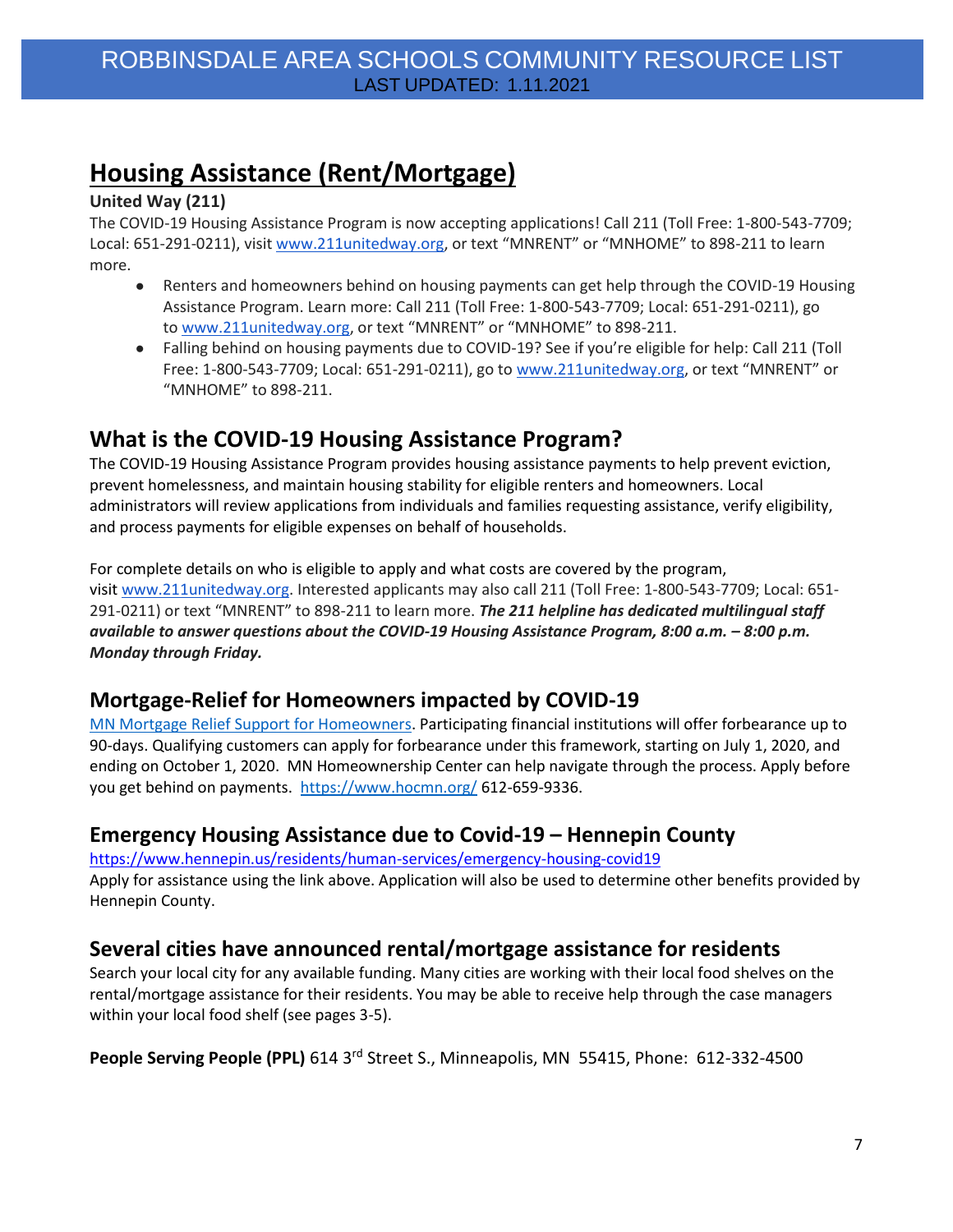**Community Mediation & Restorative Services, Inc.(CMRS)** Provides wraparound services to families experiencing housing insecurity: <https://cmrsmn.org/housing/> Requests for housing mediation services available by email: [referrals@CMRSmn.org](mailto:referrals@CMRSmn.org) or by phone: 763-561-0173 **Tennant Resource Center** is accepting phone calls from Monday – Friday at 612-302-3180. Resources include legal advice, mediation and emergency financial resources[: https://www.trc2020.com/](https://www.trc2020.com/)

# **YOUTH SERVICES (Includes Homeless Youth and Resources)**

**Youth Services Network:** <https://ysnmn.org/>

Online resource of services for homeless youth including available shelters, drop in centers and medical care, etc.

**Youth Resource Line:** 763-493-3052 - operates from 8:00 am - 8:00 pm daily - For any youth that is homeless or is at risk of homelessness. Youth can leave a message and an outreach worker will contact them to assess needs and connect youth to needed resources.

# **TUTORING**

Hennepin County Library provides [Homework Help](https://www.hclib.org/programs/homework-help#tutors-online) and live online tutoring through an Internet connection. Students have access to live online tutoring through [HelpNow,](https://nam02.safelinks.protection.outlook.com/?url=https%3A%2F%2Flnks.gd%2Fl%2FeyJhbGciOiJIUzI1NiJ9.eyJidWxsZXRpbl9saW5rX2lkIjoxMTAsInVyaSI6ImJwMjpjbGljayIsImJ1bGxldGluX2lkIjoiMjAyMDA5MTcuMjcyOTA2NjEiLCJ1cmwiOiJodHRwczovL3d3dy5oY2xpYi5vcmcvcHJvZ3JhbXMvaG9tZXdvcmstaGVscCN0dXRvcnMtb25saW5lIn0.TxavmTZa5aG0ircv_-s8Ci0fRnCE8r8QcdiE4kgW4sg%2Fs%2F899418097%2Fbr%2F85099864798-l&data=02%7C01%7Clisa.roney%40hennepintech.edu%7C75a21addd9694595217508d85b26128e%7C5011c7c60ab446ab9ef4fae74a921a7f%7C0%7C0%7C637359566363852769&sdata=J2BnwsYnZeBcr2gSkhYDx6h0cBYdwmGt8JYDF%2FsZxDQ%3D&reserved=0) an online service staffed by live tutors each day, 1-11 p.m. Students will need a library card to access this service - if they have forgotten their account information or need a new library card, they can [Ask Us.](https://nam02.safelinks.protection.outlook.com/?url=https%3A%2F%2Flnks.gd%2Fl%2FeyJhbGciOiJIUzI1NiJ9.eyJidWxsZXRpbl9saW5rX2lkIjoxMTEsInVyaSI6ImJwMjpjbGljayIsImJ1bGxldGluX2lkIjoiMjAyMDA5MTcuMjcyOTA2NjEiLCJ1cmwiOiJodHRwczovL3d3dy5oY2xpYi5vcmcvY29udGFjdCJ9.-oii-oOwqHh-WJ5y9Hxz1FHFKlq_xa75Im-8uiQAFC0%2Fs%2F899418097%2Fbr%2F85099864798-l&data=02%7C01%7Clisa.roney%40hennepintech.edu%7C75a21addd9694595217508d85b26128e%7C5011c7c60ab446ab9ef4fae74a921a7f%7C0%7C0%7C637359566363852769&sdata=UIkz2%2FSk3wU%2FkejdmJYzxaM5Ggb0I34vun2Jas3sjYY%3D&reserved=0) Just select the grade level and subject matter and get connected to a live tutor through the chat right away! Spanishspeaking tutors are also available. Z

**HelpNow Writing Lab** Students can also submit their essays on HelpNow and get feedback within one to two days. Select "Writing Lab" on the left-hand menu, create a username and password (no email required), and attach the document for feedback.

# **Unemployment Benefits**

#### **MN Unemployment:** <https://uimn.org/applicants/>

If you are unemployed or had your hours greatly reduced, complete an online application to determine if you are eligible.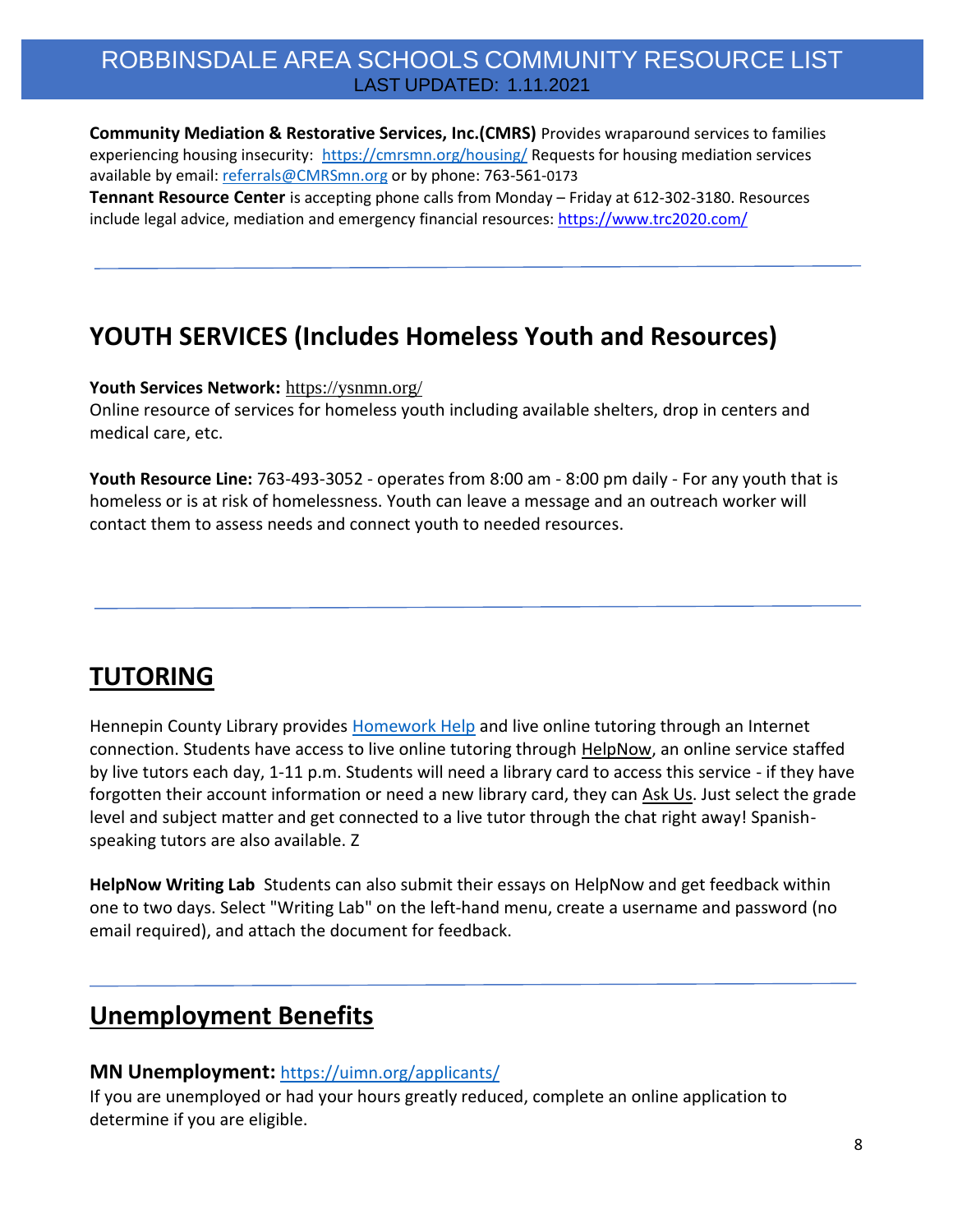# **Transit Assistance Program (TAP)**

Ride for \$1 with the Transit Assistance Program (TAP). The TAP program is designed to make public transit more affordable for lower income residents. TAP provides a reduced fare pass on a Go-To-Card. It allows customers to use a bus or train for just \$1 per ride—even during rush hour – with a 2 ½ hour transfer. Online: <https://www.metrotransit.org/tap-riders>

Sign up instructions:

- 1. Show a photo ID card or utility statement with your name and address and an accepted document (see below) to show that you meet the income guidelines.
- 2. Apply online or at one of the locations.
- 3. Once approved, Metro Transit will add the discount pass to a new Go-To card or your existing card. You may add additional value at any time.

# **Diapers**

#### **Augsburg Central Health Commons**

**All families** can receive diapers here. No appointment necessary. Mondays and Thursdays 10 am – 11:30 am 333 South 12th Street, Minneapolis, MN 55404 Phone: 612-330-1209

### **HUG Program**

#### <https://www.helpingusgrow.org/>

For families in the home visiting program and families in need in Hennepin County. Call for an appointment to pick up diapers. 3730 Toledo Ave N, Robbinsdale, MN 55422 English:763-504-4983, Espanol: 763-504-4989, Somali: 763-504-4984

### **Mt Olive Church Diaper Depot**

#### <https://www.diaperdepotpgh.com/>

The depot offers diapers at low cost to **Minneapolis** residents only. It is open on Tuesdays from 4:30 to 6:30 p.m., and on Thursdays from 1:30 to 3:30 p.m. To register, please bring one form of identification for each child (medical ID, SS card, or birth certificate). Purchases of one pack per child can be made one time per month. Location: 3045 Chicago Ave S, Minneapolis, MN 55407

Other Locations: Check out the Diaper Bank of MN at: [https://www.diaperbankmn.org/find](https://www.diaperbankmn.org/find-diapers/)[diapers/](https://www.diaperbankmn.org/find-diapers/)

OR Contact your local food shelf for possible diaper assistance.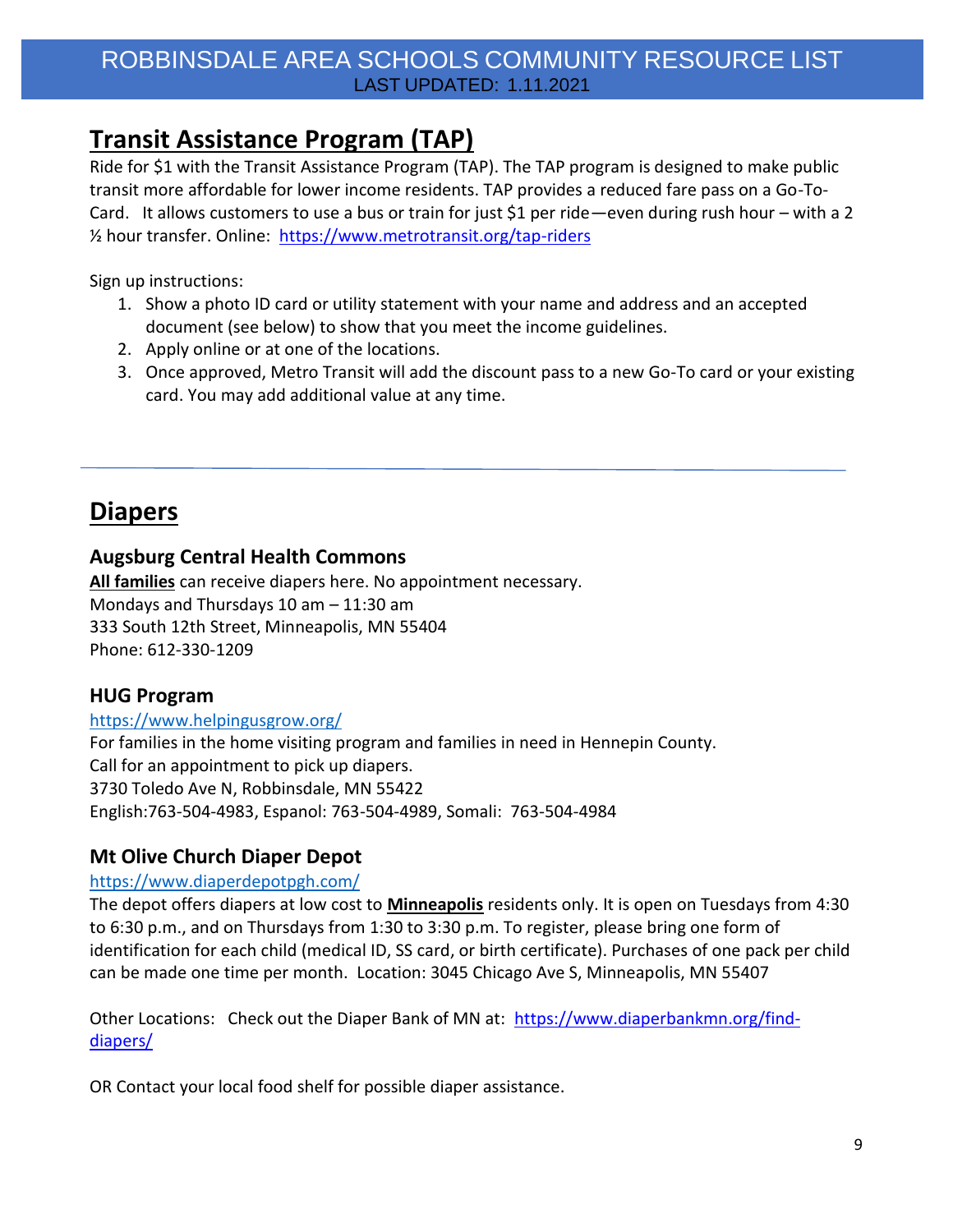# **PARENT SUPPORT OUTREACH PROGRAM:**

Parent Support Outreach Program (PSOP): [www.hennepin.us/parentsupport](http://www.hennepin.us/parentsupport) 612-348-0211 The Parent Support Outreach Program can help you find support and provide assistance handling many types of issues, including:

- Your Family's health: medical needs, mental health and crisis counseling, resources to stay clean and sober, parenting help
- Basic Needs: Food and clothing, Housing resources, safety from violence at home, academic success
- Financial Needs: Financial assistance, job training and search, money management

**How the program works**: Participation is voluntary but getting help even for a short time can make a difference. We will help you find a case manager who will work with you at a time that fits in your schedule. Services can take place at home, at the agency or in the community.

#### **To qualify, you need to**:

- Live in Hennepin County
- Be pregnant or have at least one child 10 years old or younger
- Need help with issues that make it hard to be a parent, such as money problems, addiction, domestic abuse, homelessness, abuse, neglect or behavioral
- health concerns

# **REFUGEE AND OTHER IMMIGRANTS COVID-19 HOTLINE**

Refugees and other immigrants can call **651-318-0989 from 9 a.m. to 5 p.m., Monday through Friday**, for information on:

- COVID-19 testing locations
- Food support
- Health care and mental health resources
- Housing

Online at<https://mn.gov/dhs/people-we-serve/children-and-families/whats-new/?id=1053-461380> Hotline staff can speak speak Amharic, Anuak, Arabic, French, Hindi, Karen, Lingala, Luganda, Mashi, Oromo, Somali, Spanish and Swahili. Language line help is available for any other language.

Information is also available about additional services offered through Minnesota's Resettlement Network, which helps refugees and other humanitarian immigrants with schooling, employment and citizenship. Learn more about the Resettlement Network on [the department's refugee programs webpage.](https://mn.gov/dhs/people-we-serve/seniors/services/refugee-assistance/)

## **ADOLESCENT CHEMICAL HEALTH AND DUAL DIAGNOSIS SCREENING & ASSESSMENTS**:

Adolescent Chemical and Dual-Diagnosis screening and assessment by appointment only. Contact: 763-541-4993.

Questions about chemical health? Contact Nikki Stout, Robbinsdale Area Schools Substance Use Specialist-LADC at 763-504-7089 or Nikki\_Stout@rdale.org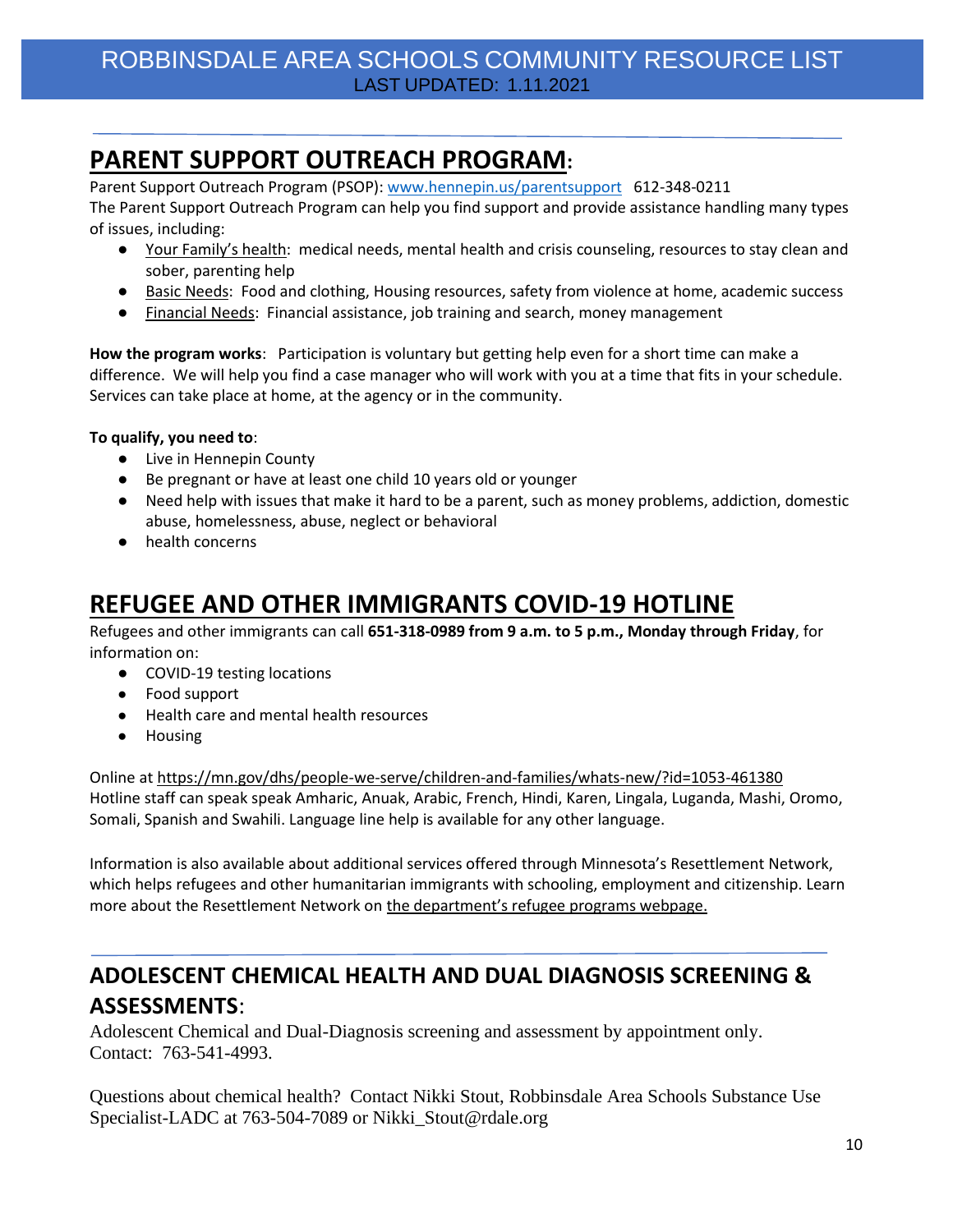# **HELP ACCESSSING MENTAL HEALTH SERVICES AND/OR INSURANCE FOR MENTAL HEALTH SERVICES:**

**Certified Community Behavioral Health Clinics (CCBHC)** CCBHC services are available to any individual, including veterans, those uninsured, on Medicaid or of low-income status, with serious mental illnesses, substance use disorders and/or chronic addictions. All CCBHC locations must provide the following nine offerings: mental health and substance use screening, risk assessments and diagnoses, 24-hour health crisis team availability, outpatient mental health and substance use services, outpatient primary care screenings, targeted case management, family support and counseling services, patient-centered, evidence-based treatment planning and services for veterans.

For more information on People Incorporated CCBHC services and locations, please call 651-774-0011 or email info@peopleincorporated.org.

### **Robbinsdale Area Schools**

### **School Linked Mental Health Therapists:**

School linked mental health is a partnership with MN Department of Human Services, People Incorporated, Volunteers of America, MN and St. David's Family Center. The partnership provides linked mental health services to schools and families with the goal of reducing barriers for accessing services and improving overall student support services. Parents/guardians may work directly with their school student support team or may self-refer to school linked therapists. Family insurance will be billed for school-linked mental health services, but no individual will be turned away for inability to pay.

|                            |                                           | 651-774-0011                 |  |
|----------------------------|-------------------------------------------|------------------------------|--|
| <b>High Schools:</b>       |                                           |                              |  |
| Armstrong High             | Carla Sachiko Wilson, LICSW               | 763-504-8821 C: 651-368-1462 |  |
| Cooper High                | Jenna Seal, LMFT                          | 763-504-8458 C: 651-368-2087 |  |
|                            | Robbinsdale Academy Nathaniel Brueske, MA | 763-504-8271 C: 651-368-0797 |  |
| <b>Middle Schools:</b>     |                                           |                              |  |
| Plymouth Middle            | Anna Heinzerling                          | 763-504-8212 C: 612-512-8953 |  |
| Robbinsdale Middle         | Lyvong Vue, MS                            | 763-504-4891 C: 651-368-3300 |  |
|                            | Katie Donald, LMFT                        | 763-504-4891 C: 651-368-3300 |  |
| Sandburg Middle            | Nathaniel Brueske, MA                     | 763-504-8271 C:651-368-0797  |  |
| <b>FAIR-Crystal</b>        | Jodi Keller, MA                           | C:612-346-8839               |  |
| <b>Elementary Schools:</b> |                                           |                              |  |
| FAIR-Crystal:              | Jodi Keller, MA                           | $C: 612 - 346 - 8839$        |  |
| FAIR-Plymouth              | <b>Contact Central Intake</b>             | 651-774-0011                 |  |
| Forest                     | Farah Noorani, LICSW                      | 763-504-7893 C: 612-512-8965 |  |
| Lakeview                   | Mari Uutala                               | $C: 612 - 802 - 8618$        |  |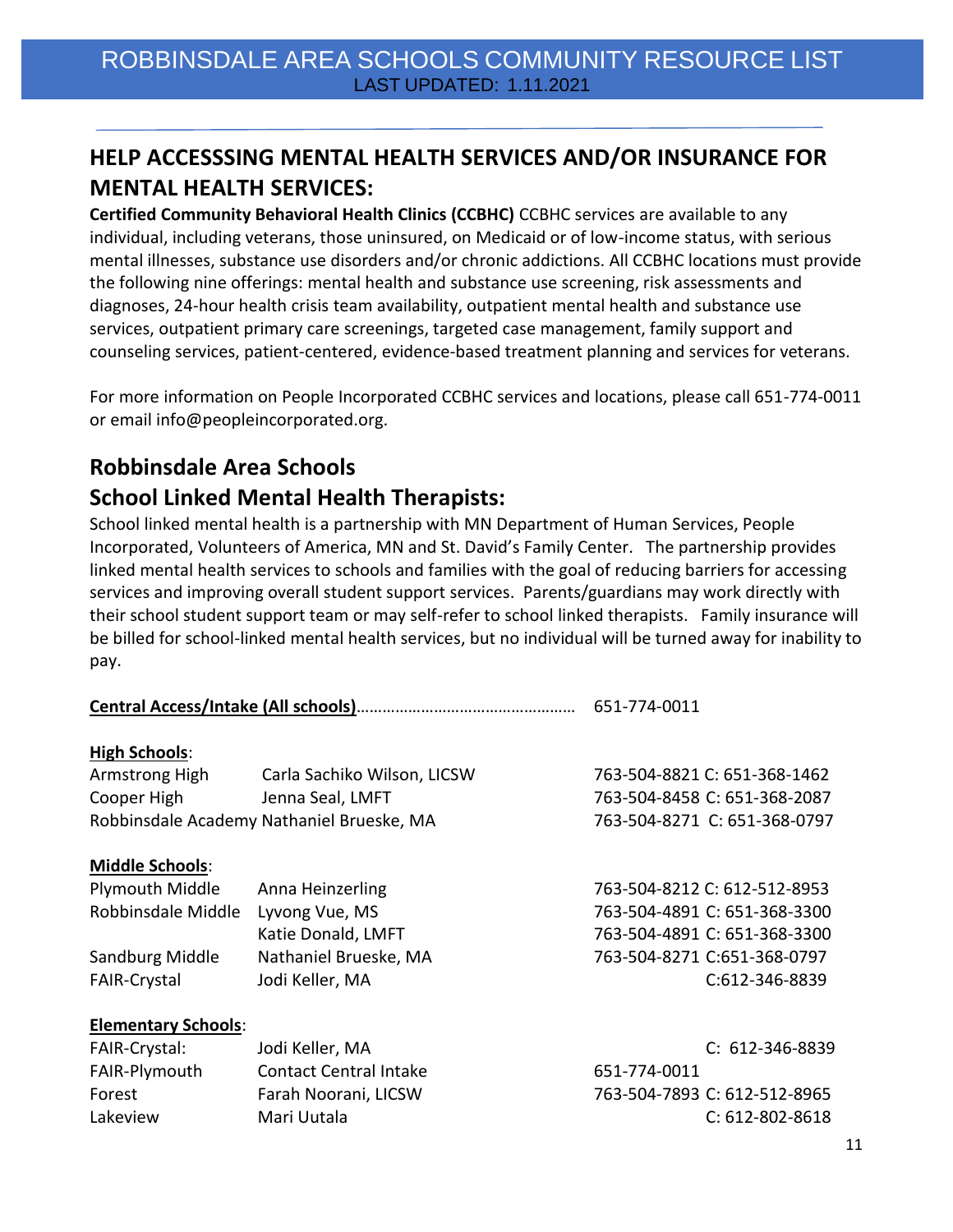| Meadow Lake | Samantha Zilverberg, LPCC                 | 763-504-7717 C: 612-512-8958 |
|-------------|-------------------------------------------|------------------------------|
| Neill       | Jodi Keller, MA                           | C: 612-346-8839              |
| Noble       | <b>Contact Central Intake</b>             | 651-774-0011                 |
| Northport   | Keng Xiong, MA                            | 763-504-7879 C: 651-368-2272 |
| <b>RSI</b>  | <b>Contact Central Intake</b>             | 651-774-0011                 |
| <b>SEA</b>  | Kelsey Gaul, LICSW                        | 763-504-7879 C: 612-512-8967 |
| Sonnesyn    | Glenna Colerider-Krugh                    | C:612-802-8618               |
| Zachary     | <b>Contact Central Intake</b>             | 651-774-0011                 |
|             |                                           |                              |
| Preschool   | Contact Jill Russel, School Social Worker | 763-504-4164                 |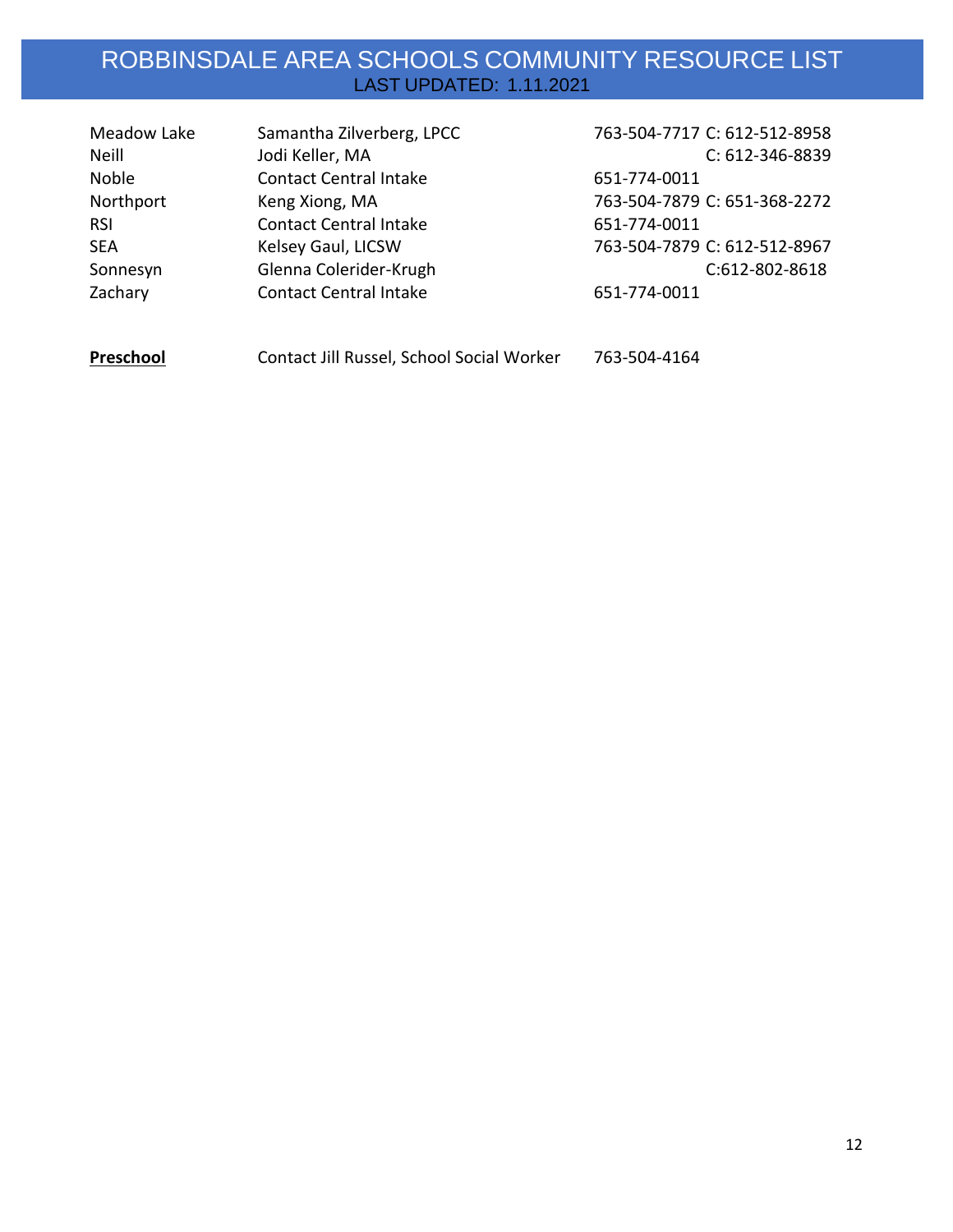### **SCHOOL LINKED MENTAL HEALTH THERAPISTS' BIOS AND HEADSHOTS**

### **Armstrong High School:**

#### **Carla Sachiko Wilson, MSW, LICSW** No Picture

Carla is a Licensed Independent Clinical Social Worker, who earned her Master's degree from the University of Minnesota. She started working as a School Based Mental Health provider at Robbinsdale Armstrong High School in 2015. Prior to starting with People Incorporated, she interned at a School Based Clinic within a Minneapolis Public School. She has always been passionate about early intervention and increasing children's access to mental health services. Carla has worked with clients on many different types of concerns, but some of the most common have been anxiety, depression, difficulties in relationships, and adjusting to a major change. She draws from various therapeutic approaches depending on a client's preferences and needs. She enjoys working as a team with her clients so they can achieve their goals in therapy.

#### **Cooper High School:**

No Picture

#### **Jenna Seal, MA, LPCC**

Jenna earned her bachelor's Psychology at University of Wisconsin Eau Claire and her master's in Counseling Psychology at University of St. Thomas. She is currently a Licensed Professional Clinical Counselor. She has experience working with children, adolescents and adults in a variety of settings including clinics, schools, and inhome services. Her areas of interest and expertise include: Trauma Focus CBT, Exposure Therapy, Cognitive Behavioral Therapy, depression, anxiety and obsessive compulsive disorder. In her spare times she enjoys traveling, being with her family and being a mom to her 2 children. She has a Siberian Husky named Kato and loves to cook

#### **FAIR-Crystal:**



#### **Jodi Keller, MA**

Jodi Keller earned her Master's degree from Argosy University and Bachelor's degree from University of Saint Thomas. She is currently a Clinical Trainee working towards her LPCC (Licensed Professional Clinical Counselor). Prior to working as a School Based Mental Health provider at Robbinsdale public schools with VONA, Jodi worked in a variety of settings. She worked both in Anoka Hennepin and St Paul Public Schools, and prior to that she has worked in office, in home, and in the community in mental health roles. Jodi is passionate about working with children and young adults who are experiencing all kinds of life stressors and assisting them in working through those stressors to the best of their abilities. Jodi has worked most extensively with children and families that have experienced trauma, anxiety, depression, life changes, emotional-behavioral difficulties, and ADHD. She understands that each child is their own person and works at their own pace and that their treatment approach should be treated that way.

#### **FAIR-Pilgrim Lane:**

Referrals for FAIR-Pilgrim Lane are being accepted through People Incorporated's central intake number 651-774-0011. Students will be assigned to any of the therapists working within Robbinsdale Are Schools who have an opening in their caseload.

#### **Forest Elementary:**



#### **Farah Noorani, MSW, LICSW**

Farah has been with the People Incorporated School Linked Mental Health Program since January 2018. She is a Licensed Independent Clinical Social worker, and has he Master's degree from the University of Michigan. She works part-time at Forest Elementary school where she provides therapy and support to K-5 students struggling with ADHD, Autism, Anxiety, developmental delays, emotional/ behavioral issues, school refusal, and depression. She works with families to provide psycho-education and support. Prior to this, Farah worked as a School Social Worker in the St. Paul Public School District. Her past experience in the school setting has provided her with a better understanding of the school system and knowledge of how to advocate for her clients to ensure their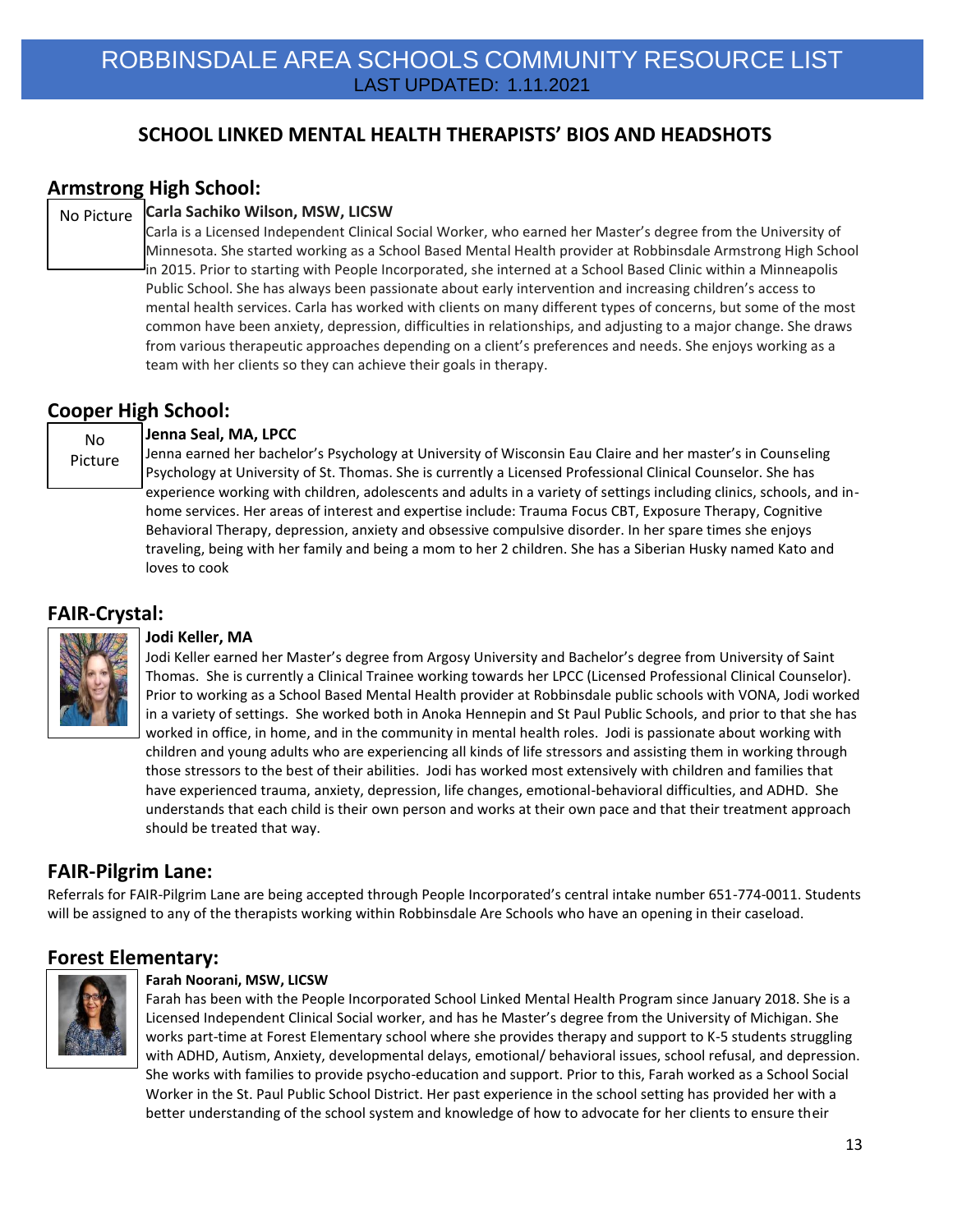mental health needs are accommodated in the classroom. Believing that children learn, communicate, and develop skills best through play, Farah utilizes this medium along with other therapeutic modalities during therapy sessions. She is constantly researching and keeping up to date with best practice interventions for children's mental health.

#### **Lakeview Elementary:**

#### **Mari Uutala LPCC**

Mari has a Master's degree in Counseling Therapy with a grief, loss, and trauma emphasis earned from Southwestern College in Santa Fe, New Mexico. She has worked in the human services field over 20 years providing services to adults, adolescents, children, and families in a variety of settings including home, school, residential, hospital, shelter, and clinic. Prior to People, Incorporated, Mari worked at Ramsey County Children's Mental Health managing services for clients and families. She believes in the importance of building a team and support system around clients and helping clients identify strengths and abilities within themselves.

#### **Meadow Lake Elementary:**



#### **Jessie Niles Borg, MA**

Jessie has worked with People Incorporated within the Robbinsdale Area Schools for two years and has previously worked as an outpatient mental health practitioner. She has her Master's degree from Argosy University. Having experienced working in an office where clients come to hourly therapy appointments, Jessie loves the flexibility and coordination that is present be bring embedded in the school system. Jessie has experience working with clients from age 18 months to some in their 80's. She loves working with the elementary kiddos and their families in the Robbinsdale district and is honored to be a part of the Robbinsdale school community and lives of the families she serves.

#### **Noble Elementary:**

Referrals for Noble Elementary are being accepted through People Incorporated's central intake number 651-774-0011. Students will be assigned to any of the therapists working within Robbinsdale Are Schools who have an opening in their caseload

### **Northport Elementary:**



#### **Keng Xiong, MA**

Keng has his Master's degree in Marriage and Family Therapy from St. Cloud State University. He has worked previously as a CTSS worker and then served as a Lead Clinical Trainee for Helena Autism Therapy Center before coming to People Incorporated. At Helena Autism Therapy Center, Keng worked with children on the Autism Spectrum develop skills to help them manage symptoms related to Autism. Keng enjoys working with children and their families. During his time off, Keng enjoys playing video games, reading, traveling, fishing, and playing board games.

#### **Plymouth Middle School:**



#### **Anna Heinzerling, MSW, LICSW**

Anna is a Licensed Independent Clinical Social Worker. She received her Bachelor's degree from Carlton College and her Master's degree from Boston College. Anna provides psychotherapy for adolescents and families in the School Linked Mental Health Program at Plymouth Middle School. She has been working in the mental health field for over 10 years, in residential, outpatient, and school settings. Anna has extensive experience working with kids who have experienced trauma, children of all ages on the autism spectrum, and kids with a variety of other needs, including depression, anxiety, and ADHD. She recognizes that middle school is a time of transition that can be stressful for a lot of students and families. Therapy can be useful tool in navigating these changes. Anna utilizes a client-centered approach to meet kids where they are at and collaborate with them and their families to reach their goals.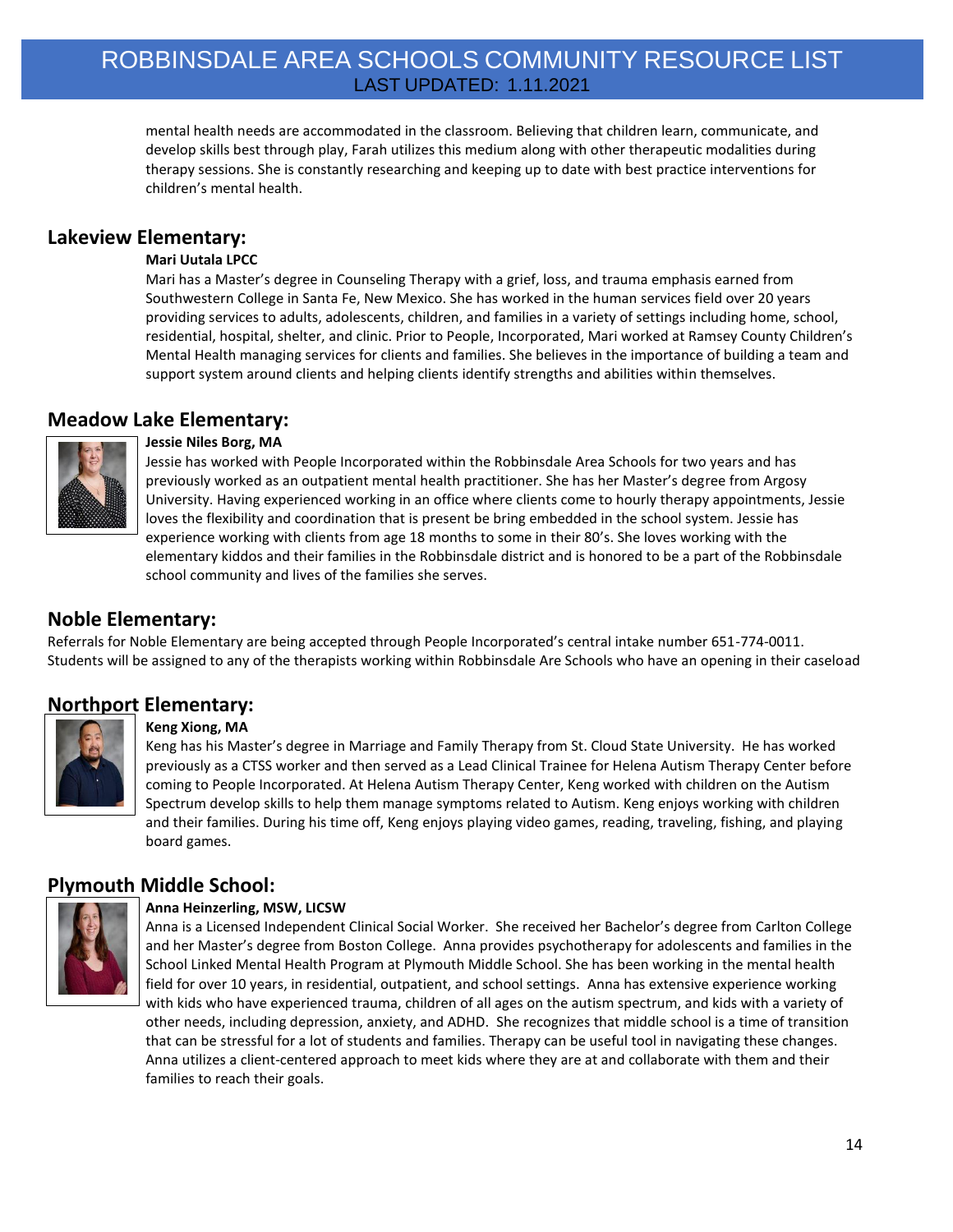### **Robbinsdale Middle School:**

#### **Lyvong Vue, MS** No Picture

Lyvong is a Mental Health Professional with a passion for providing the utmost quality of services to individuals with mental health needs. Lyvong received his Master's of Science in Marriage and Family Therapy at Saint Cloud State University. Lyvong's vision is to ensure a safe atmosphere for clients to experience their vulnerabilities, share their stories, and learn new ways to manage their struggles. In his personal time, he enjoys traveling and sports.



#### **Katelyn Donald, MA, LMFT**

Katelyn a licensed Marriage and Family Therapist who has been working in the mental health field for five and a half years. She received her Bachelor's degree at Minot State University in Minot, ND, and her Master's degree at Argosy University in Eagan, MN. She has worked in various settings and has spent the last 4 years in a schoolbased setting. Her therapeutic style is eclectic; however, it leans more toward Narrative and Cognitive Behavioral. The goal of Narrative therapy is to help clients re-author their stories (narratives) to construct new meanings for their experiences. The goal of Cognitive Behavioral therapy is to change distorted thoughts that lead to unwanted behavior and emotions. She believes change happens when we get the tools we need and are supported by healthy systems.

#### **Robbinsdale Spanish Immersion (RSI):**

Referrals for Robbinsdale Spanish Immersion are being accepted through People Incorporated's central access number 651-774- 0011. Students will be assigned to any of the therapists working within Robbinsdale Area Schools who have an opening in their caseload.

### **Sandburg/Robbinsdale Academy (Highview):**



#### **Nathaniel Brueske**

Hello! My name is Nathaniel Brueske and I'm so excited to be starting at both Sandburg Middle School and Robbinsdale Academy! I recently graduated with a Master's in Counseling from St. Mary's University and almost all my work in the mental health field has been with children and adolescents. Additionally, I provided mental health services in the Anoka-Hennepin school district last school term. On a more personal note, some of my hobbies include rock climbing, roller blading, reading, cooking, and teaching my dog how to swim. Although native to Minnesota, I completed my undergraduate degree on the west coast and easily forgot what winter was like, so I am still trying to find fun ways to get outdoors during the colder months. I look forward to connecting with many of you and can't wait to start supporting the kids at Sandburg and Robbinsdale Academy! Please feel free to stop in to ask questions or simply say hi!

#### **SEA Elementary Magnet School:**



#### **Kelsey Gaul, MSW, LICSW**

Kelsey is a Licensed Independent Clinical Social Worker, and has her Master's degree from Boston University. She has worked for People Incorporated as a School-based therapist in two elementary schools for four years. Kelsey provides individual psychotherapy for children in kindergarten through 5th grade. She believes in a clientcentered, relational approach to working with individuals. She often utilizes mindfulness, cognitive-behavioral, insight-oriented, and play therapy techniques with her clients.

#### **Sonnesyn Elementary:**

#### **Glenna Colerider-Krugh, MSW, LGSW**

Glenna is a Licensed Graduate Social Worker. She attended Grinnell College for her Bachelor's in Spanish and Sociology, and recently graduated with a Masters in Social Work from the University of Minnesota. Glenna operates from a playful, strengths-based approach, and believes in the innate resilience of every child and family. She recognizes the role of systemic injustice in her clients' lives and strives to provide immediate support while advocating for structural progress. Her previous experience includes bilingual early education with Spanish